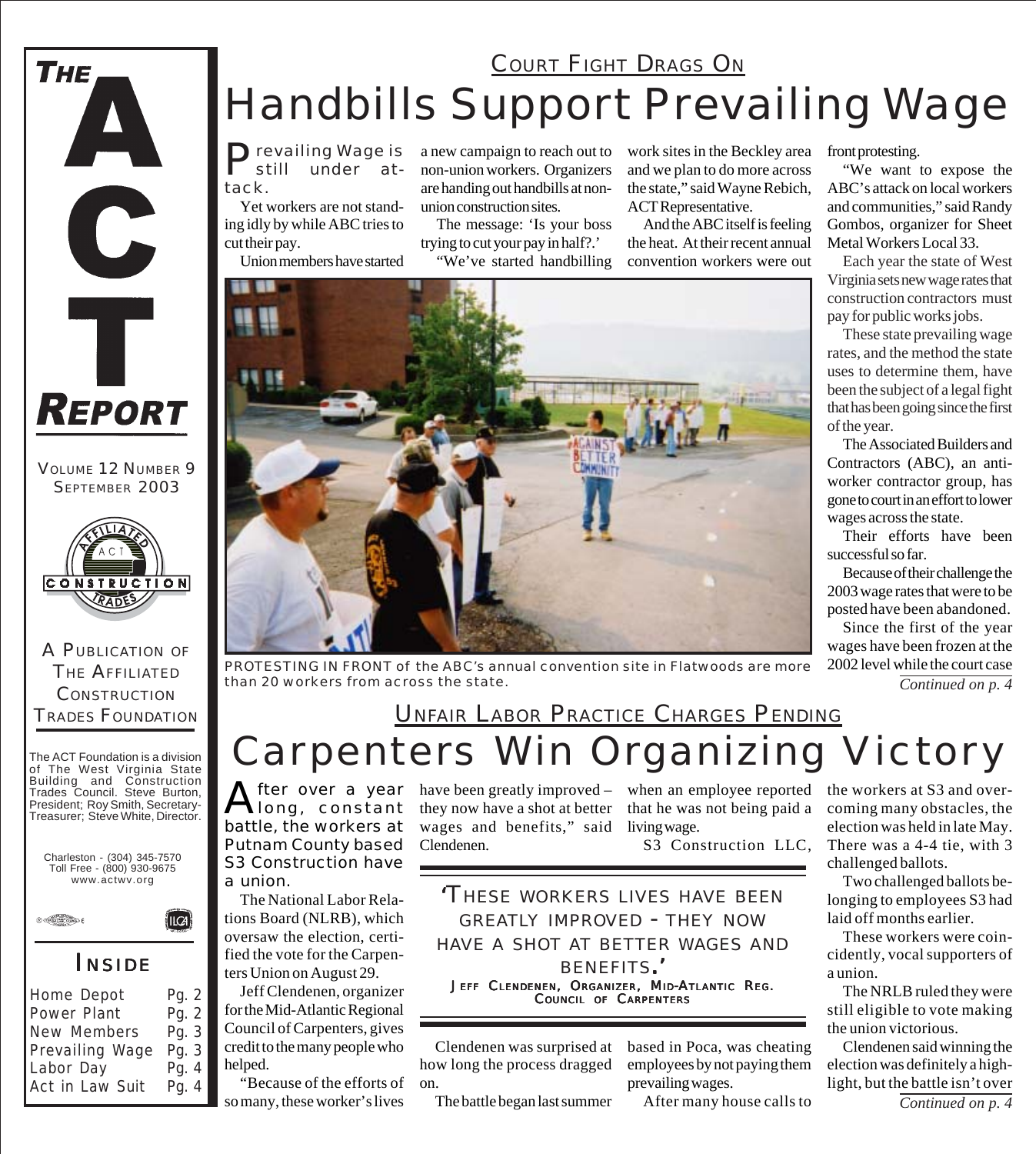"The public wants Home Depot to explain why they won't use local workers,"

"We'd like to know too." Winters also said that the

The Trades Council will

Davis hopes that with the

"The workers make all the

We'll continue to protest

their policies change."

said Winters.

### Home Depot Still Ignoring Local Workers **OUT-OF-STATE CONTRACTORS AND WORKERS ON SITE**

Protesting Home example, a company from the general contractor is from very appreciative of the Depot's continued Florida is putting on the metal Alabama. Depot's continued slight to local workers, almost 100 workers rallied at the Home Depot construction site near Parkersburg.

On August 28 workers representing every craft gathered to keep the pressure on Home Depot and inform the public.

"We've got to make sure people know Home Depot never had any intentions of using local labor and crafts," said Sam Davis, Business Manager of the Parkersburg-Marietta Building Trades.

Home Depot continues to ship in labor crews from across the country to construct the 22,000 square foot store.

Instead of local workers, contractors are coming from all parts of the U.S. For Florida is putting on the metal roof; a group from Indiana is Alabama.

doing the heating/cooling, and for IBEW Local 978, was Kenny Winters, Organizer

public's reaction and all the car horns blowing to show support.



*GENERAL CONTRACTOR White-Spunner from Alabama has imported sub-contractors and workers from far out-of-state. Some workers may even be from out of the country.*

# Longview Power Plant DRAFT AIR PERMIT ISSUED

The Longview Pow-<br>
er plant got one step closer to being a reality.

The DEP issued the draft permit for the project on August 28.

"Having the draft air permit issued is great, it's one of the key points a financer looks for," said Tom Wheble, project manager for the reached, with the support of project developer GenPower. "We continue to work on the many details needed to put this project together like a lease on the property, the public hearing on the air permit and of

course most important looking for financing.

"There are a lot of these type projects out there, investors want to put their energy into projects that have a real chance of going forward. Getting all these pieces in place makes us an attractive project."

Also, an agreement has been the Building Trades, between the county school board, commissioners and GenPower after long negotiation that will bring in more than \$100 million to the county in property taxes over 30 years.

The \$950 million project will create a construction payroll of approximately \$125 million. GenPower has committed to use local union workers.

The DEP briefed citizens on the Longview Power Generation Project at a public hearing on September 15.

"We had good representation at the public hearing," said Darwin Snyder, President of the North Central WV Building Trades. "We look forward to building the most modern power plant in West Virginia and perhaps the country."

#### UNION TRADES FEDERAL CREDIT UNION

**"New Money CD" - "Special Offer"**

2 year CD's at 3.25% (APY 3.30%). Plus you get to "Bump Up" your rate one time if rates go up! (No rollovers, call for details.)

#### **New Expanded Hours**

Parkersburg - M-F 8:30 to 4:30, Thursday until 6:00 pm. 485-1421 or toll free 888-524-1421 E-mail us at utfcu@charter.net

Charleston - M-F 8:30 – 4:30, Sat. 9:00 am to Noon 344-0194 or toll free 1-800-450-8530 E-mail us at utfcuchas@chas.net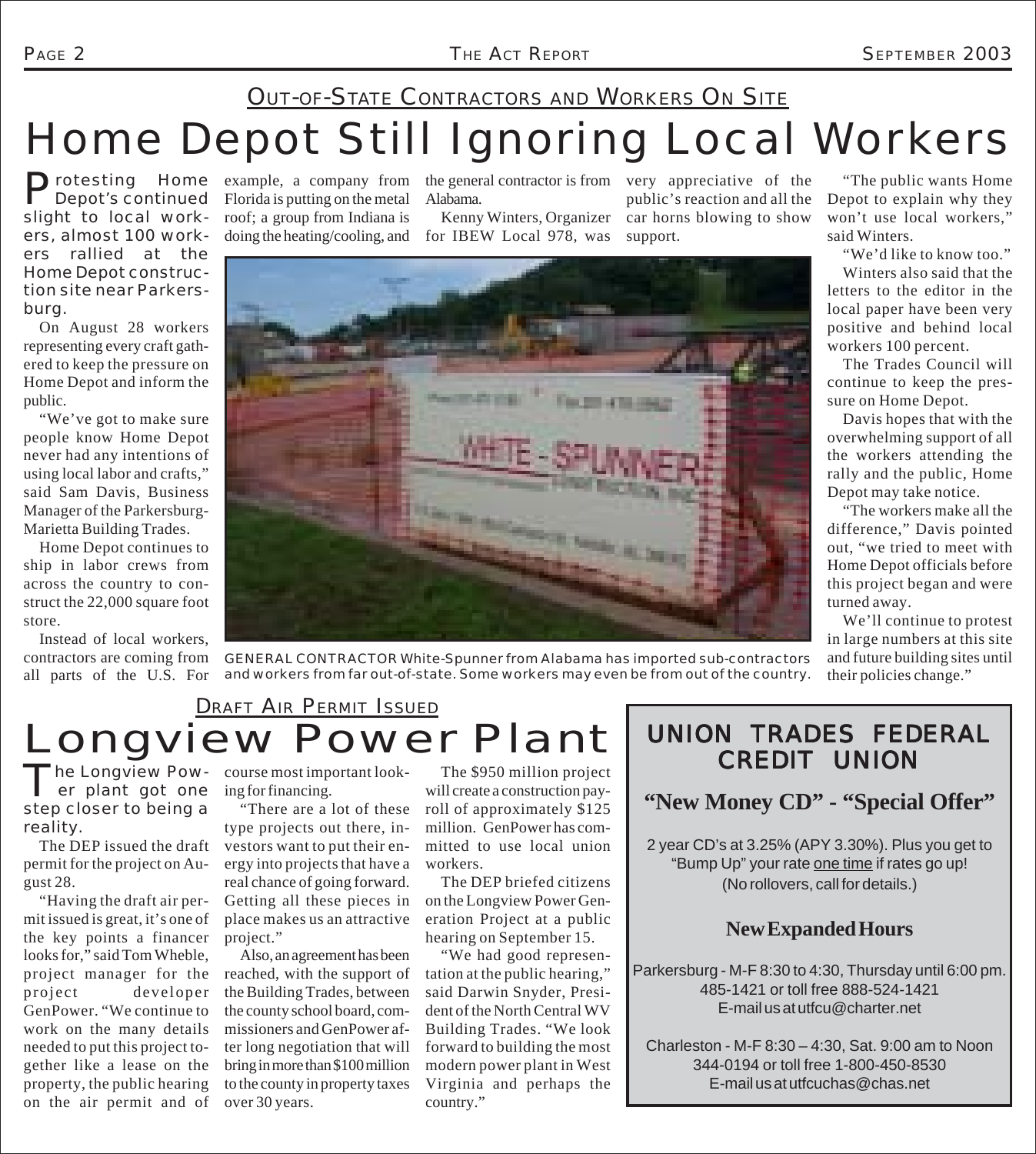### New Locals Join ACT/SBT MORE PAINTERS AND ELECTRICIANS

Three more locals "Our members voted over-<br>have voted to re- whelmingly to come back in." have voted to rejoin ACT and the State Building Trades.

The Painters Local 804, with approximately 90 members, has voted to rejoin ACT and the State Building Trades. Local 804 covers the North-Central part of the state, including thirteen counties around the Clarksburg - Morgantown corridor.

"We want to be part of ACT and the State Building Trades," said Gary Strope, Business Representative.

whelmingly to come back in."

Two new Electrician locals have also joined. IBEW Local 246 is based in Steubenville, Ohio and has the two northernmost counties in the state, Brooke and Hancock, in their jurisdiction.

Kyle Brown, Business Manager, is focusing on "educating our members to the political situation in our nation, state, and local community."

Local 246 understands

that to get things done members must be politically active and astute. Ninety-seven percent are registered; Brown is striving for 100 percent by the next election.

"We need to be united in our local and our Building Trades Councils."

IBEW Local 26 based in Washington, DC, has also re-affiliated. In addition to the Washington DC area, Local 26 covers three counties in the eastern panhandle of West Virginia, Hardy, Jefferson and Pendleton.

# Prevailing Wage is Good for the Local Economy **MESSAGE DELIVERED IN RITCHIE COUNTY**

The Ritchie County<br>
Economic Development Authority heard from dozens of local workers at their September 4 meeting The Ritchie County in Pennsboro.

The topic was prevailing wage rates and the comments were full of detail and passion. Looking for ways to save the county money, the EDA

was considering a pitch made by the Associated Builders and Contractors (ABC), an anti-union contractor group. ABC said they could save Ritchie County big money.



*SHOWING HIS MANY certifications to the Ritchie County EDA is Operating Engineer Local 132 member Don Johnson. Johnson is also a resident of Ritchie County.*

The plan was simple, cut the wages of local construction workers on projects under one million dollars.

Seventy people showed up to voice their opposition to the plan. The ABC was not present at the meeting.

Carpenter organizer and lifelong Ritchie County resident Joe Elliott was among those attending the meeting. He said it was a great opportunity to educate the EDA about living wages. "Workers aren't going to buy a car or take their dog to the vet if they aren't making decent wages," said Elliott.

Others in the audience from business people to concerned citizens voiced the same fears.

Paul Holleron from Electricians Local 968, also a Ritchie resident, talked about the pride local workers have in their work and the importance prevailing wage plays in supporting both

workers and businesses. "We like our county and want to improve it, not cut wages."

Sam Davis of the Parkersburg-Marietta Building Trades spoke about the results from numerous studies that show no savings to taxpayers when prevailing wage rates are eliminated.

"Just look at Ohio and see the trouble they are having with school projects," said Davis. "Or better still look at the new Home Depot near Parkersburg where a non-prevailing wage job is bringing in workers from Mexico to take our jobs."

According to Elliott the EDA chose not to support the ABC legislation. Elliott is meeting with the EDA to look at other options to save money.

Elliott warns others to watch the meeting agendas in their areas because "we can't support our families on low wages and no benefits."

The WV State

Building Trades

Will be holding

its Annual Convention

*on Wednesday,*

*September 24, 2003*

*10 a.m. at the*

Charleston House

Holiday Inn

Charleston, WV

For more information, contact your Local Union.